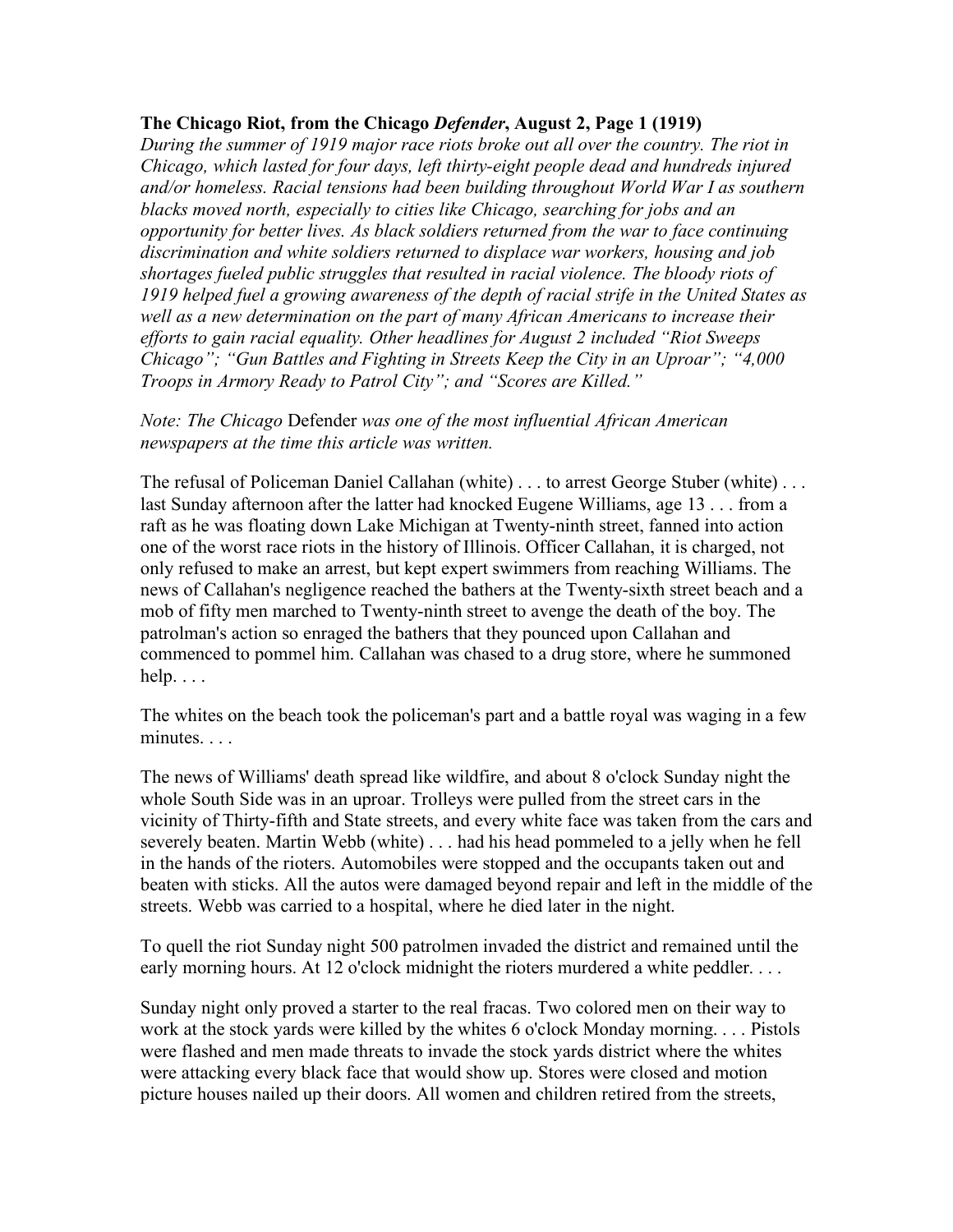leaving the mob to work at free will....

Groups of colored men gathered on the streets and discussed the situation and planned the night's attack. The word was passed around to clean the district of the whites for revenge. As the fever of race antagonism gained ground more fuel was added to the flame when workers from the stock yards came with stories of horrible attacks made by the whites upon colored women. These stories so enraged the crowd that they defied all policemen and beat white men up upon their appearance. . . .

The situation reached such a point that circulars pleading for order were distributed in the streets. The policemen had matters under control until 6 o'clock. . . . News flooded the South Side district that the whites on Wentworth avenue were collecting to invade State street. Over 500 policemen, mounted and on foot, were stationed at 31st street and 35th street. At the corner of 35th and State streets several colored men exhibited hand grenades preparing for the attack. An order was given to the police to shoot to kill any person who endeavored to start a disturbance, white or black. . . .

When night set in every store, poolroom, ice cream stand, and all business catering to the public was ordered closed. No crowds gathered on corners. Everything was seemingly quiet until 9:15 o'clock. A crowd of automobiles loaded with white men wheeled around the corner at 26th and State streets carrying army rifles and an unlimited supply of ammunition. Speeding down the street at the rate of fifty miles an hour the occupants of these machines fired right and left. The autos slowed down at 37th street on State to fire into a crowd. The motorcycle cops picked up the trail at 35th street and closed in on the white rioters. . . . The car stopped at 39th street; three of the occupants of the car were dead and two others were seriously wounded.

Five minutes after this another car swung right in behind the first fatal car and started firing right and left. The policemen at 35th street, being warned of this attack, swung the patrol wagons across the street and blocked the path of the death car. A fusillade of shots greeted the autoists. Four were killed. Another death car followed this one. The streets were clear and the police were ready to stop the rioters. . . . The officers turned their automatics on this car and killed three.

Several of the wounded were spirited to Provident hospital for treatment. When the colored men heard of this they made for the hospital and threatened to batter the doors to get the whites. It was here that Detective Sergeant Middleton was shot. His wound was not serious. The trouble between the races has been brewing for months. Assaults in parks on colored men and the trouble at the beaches kindled the fire. . . .

## **Document Analysis**

- How would you categorize the description of the riot? Is it balanced reporting, or does it reflect a particular bias?
- Chicago's riot was only one of about twenty-five that took place during the summer of 1919. Where do you think the others occurred? Conduct an Internet search on